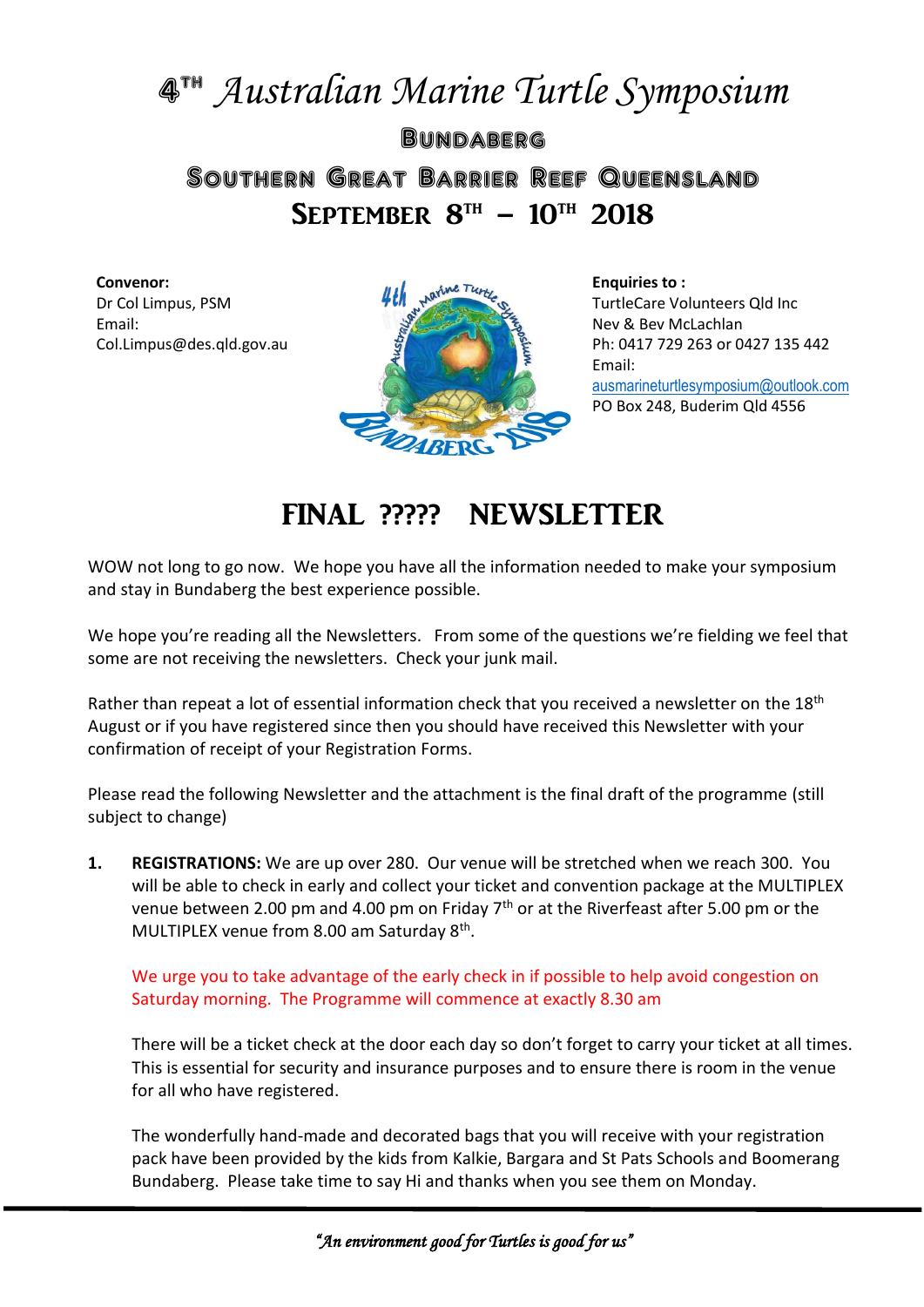**2. PROGRAMME:** The full (final?) programme is attached for your information. Tony Tucker has had a gigantic task and is now away on field work so there will be no more changes.

Keeping to time will be essential. Please be punctual for each session to be fair to presenters. Presenters should have received their own requirements for their presentations.

We have not changed the dates of the Symposium! It will start on Saturday 8<sup>th</sup> and conclude on Monday  $10^{th}$  – 3 full days. In your registration form you were offered the option of a "Meet & Greet" on Friday evening  $7<sup>th</sup>$  and from the response, this has been organised. (Item 5 on the last Newsletter.)

- **3. TRANSPORT:** If you have not yet received your email response confirming your transfers to/from airport, accommodation, meet & greet, venue, please get in touch with us immediately **[ausmarineturtlesymposium@outlook.com](mailto:ausmarineturtlesymposium@outlook.com)**
- **4. MEALS/CATERING:** Morning Tea, lunch and Afternoon tea will be provided on each of the 3 days. Our Caterer is Alowishus Delicious, who is also sponsoring the symposium with a cash donation plus meals for sponsored indigenous delegates.

If you have indicated your special dietary requirements on your registration form, special servings will be set aside for you at a dedicated collection point.

- **5. REEF TOGETHER:** You will have all the information about this event in your convention package. It is the Reef Guardian Schools Convention with participation by schools up and down the Queensland Coast. It also incorporates National Bilby Day. "Turtle Odyssey" will be shown in their venue during our lunch break and all are welcome and encouraged to attend. Please interact with the kids when you can. They are so looking forward to meeting all of us.
- **6. SILENT AUCTION:** The information for this went out in the last newsletter. (Item 9) Donations are needed. The auction will be finalised after the close of proceedings on Sunday, while everyone is still around. Proceeds will be allocated as seed funding for the 2020 symposium.

Bring donations and money to bid and buy. EFTPOS facilities will be available.

- **7. FEEDBACK:** After the symposium is concluded you will receive a survey for evaluation of the event. Please take the time to complete this survey so that the planners can tailor future symposia to your needs.
- **8. WEBSITE:** A new website is under construction that will provide access to the full proceedings of not only this symposium, but the previous 3 as well. It should be up and running at the start of the symposium so watch for details.

Funds will be allocated from this Symposium to get it up and running for the next few years with the hope that each future event will foster it.

**9. MESSAGE BOARD:** Look for the Whiteboard/Pinboard where you can post messages during the symposium.